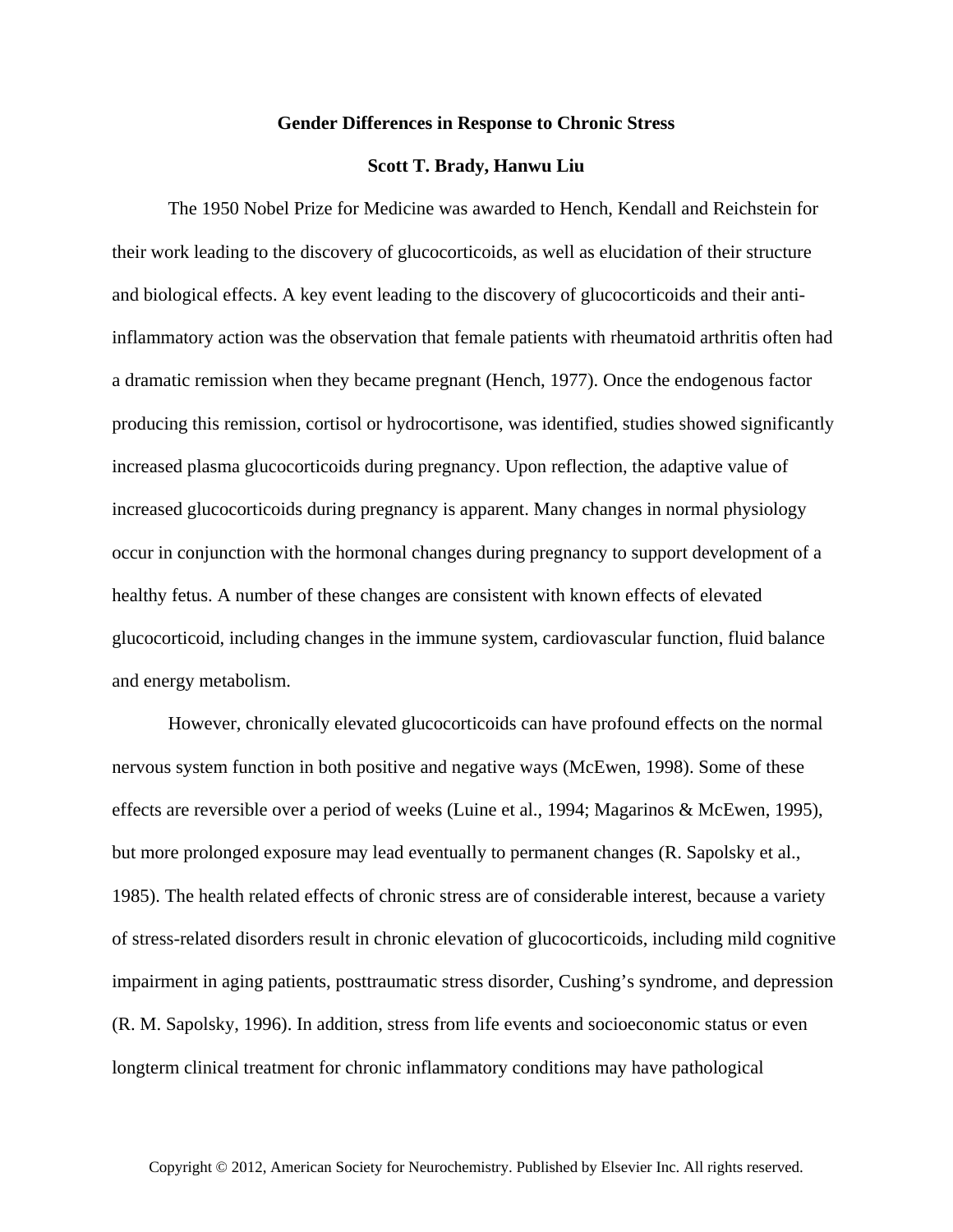consequences. How can these deleterious effects of chronically elevated glucocorticoids be reconciled with the exposure of women to elevated glucocorticoids for nine months during pregnancy?

One of the best characterized of these pathological changes in the nervous system is atrophy of neurons in the CA3 region of the hippocampus in male rats and mice (Liu et al., 2006; Watanabe et al., 1992b). The hippocampus plays a role in control of the hypothalamus-pituitaryadrenal gland response to stress and is an important target for glucocorticoids in the nervous system. Hippocampal neurons are important for adaptive behavior as well as certain forms of memory and learning. Structural differences between males and females have been described in the hippocampus. Males have a greater total number of granular neurons in the dentate gyrus and more mossy fiber synapses in the hilus than females, whereas females exhibit a greater number of mossy fiber synapses in the CA3 region (Madeira & Paula-Barbosa, 1993; Madeira et al., 1991). Functional differences between male and female hippocampal function have also been reported, including long-term potentiation and performance of hippocampal-dependent tasks (Roof et al., 1993). However, the physiological and molecular basis for these differences were not well delineated.

Regardless, the chronic elevation of glucocorticoids during pregnancy raised the question of whether males and females also differed in neuronal responses to chronic elevation of corticosterone. Comparisons of neuronal morphologies, neurotransmitter receptor composition and synaptic protein levels in male and female rodent hippocampus exposed to normal and chronically elevated corticosterone indicate that females are remarkably resistant to the effects of chronically elevated glucocorticoids (Galea et al., 1997; Liu, et al., 2006). The ability of the antiepileptic drug phenytoin (Watanabe, et al., 1992a) to block the effects of chronically elevated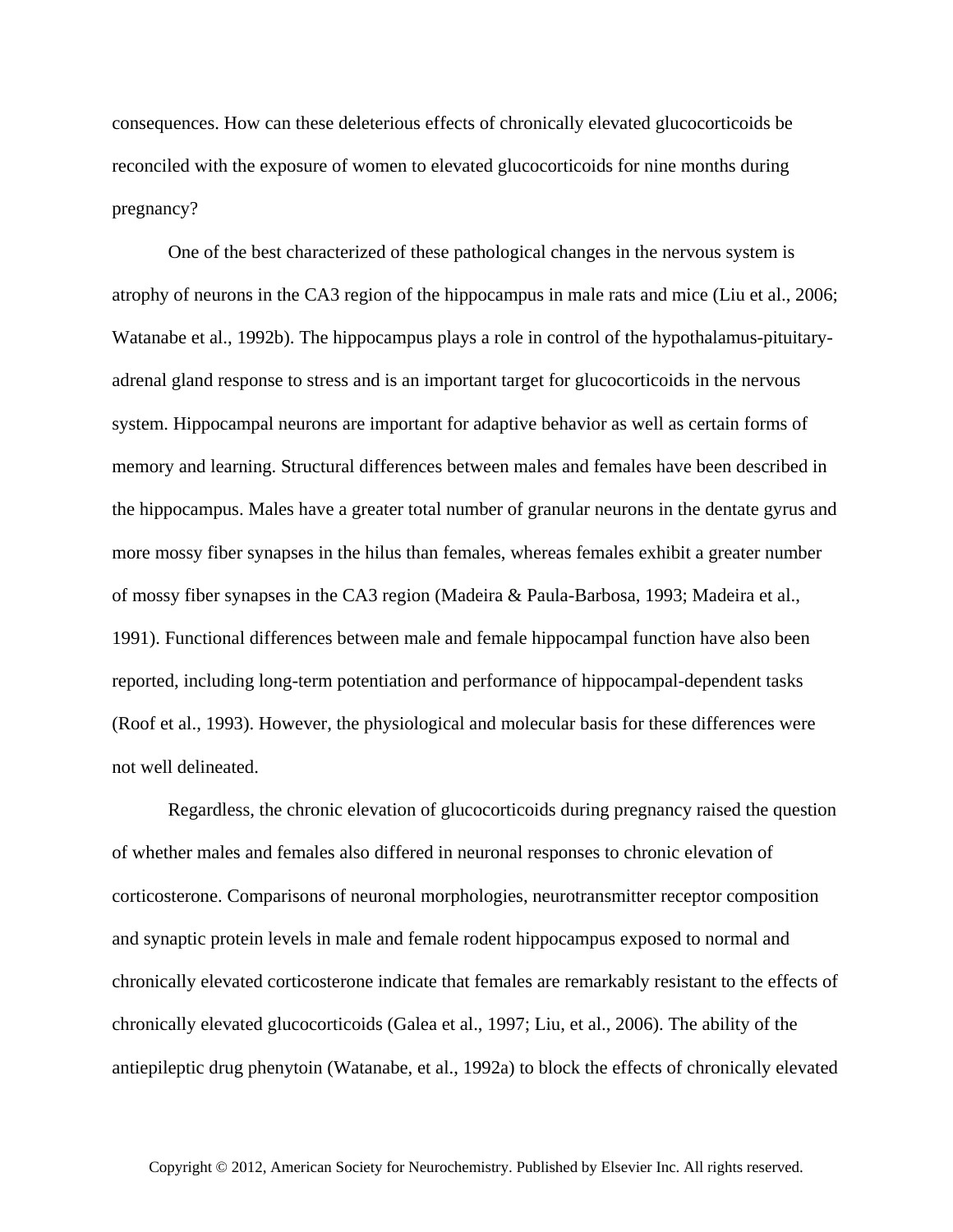glucocorticoids on neuronal activity in hippocampal neurons in males, and certain other observations, implicate excitatory amino acid neurotransmitter receptors in the actions of glucocorticoids (Magarinos & McEwen, 1995). An analysis of glutamate receptor isotypes expressed in male and female mouse hippocampus in response to normal and chronically elevated glucocorticoids have revealed a striking gender-dependent differential shift in the expression of glutamate receptors. Females exhibited increased relative expression of NR2A and GluR2 receptor isotypes compared to males (Liu, et al., 2006). Strikingly, NMDA receptors with NR2A subunits require higher levels of glutamate for activation and exhibit increased sensitivity to inhibition by  $\text{Zn}^{2+}$  and glycine (Cull-Candy et al., 2001). Similarly, AMPA receptors containing GluR2 subunits are essentially impereant to  $Ca^{2+}$  (Swanson, et al, 1997) Kamboj, & Cull-Candy, 1997 (See also Chapter 17). Such changes may reduce the likelhood of excitotoxic damage that is thought to be associated with chronically elevated glucocorticoids (R. Sapolsky, 1990). Understanding the molecular basis for neural damage due to chronic stress may provide new therapeutic strategies to limit such damage. In addition, the recognition of gender specific differences in response to environmental stressors may have important implications for the clinic.

## **References**

Cull-Candy et al., 2001 S. Cull-Candy, S. Brickley, M. Farrant, NMDA receptor subunits: diversity, development and disease. Current Opinion in Neurobiology. 11 (3) (2001) 327–335. Galea et al., 1997 L.A. Galea, B.S. McEwen, P. Tanapat, T. Deak, R.L. Spencer, F.S. Dhabhar, Sex differences in dendritic atrophy of CA3 pyramidal neurons in response to chronic restraint stress. Neuroscience. 81 (1997) 689–697.

Hench, 1977 P.S. Hench, The reversibility of certain rheumatic and norheumatic conditions by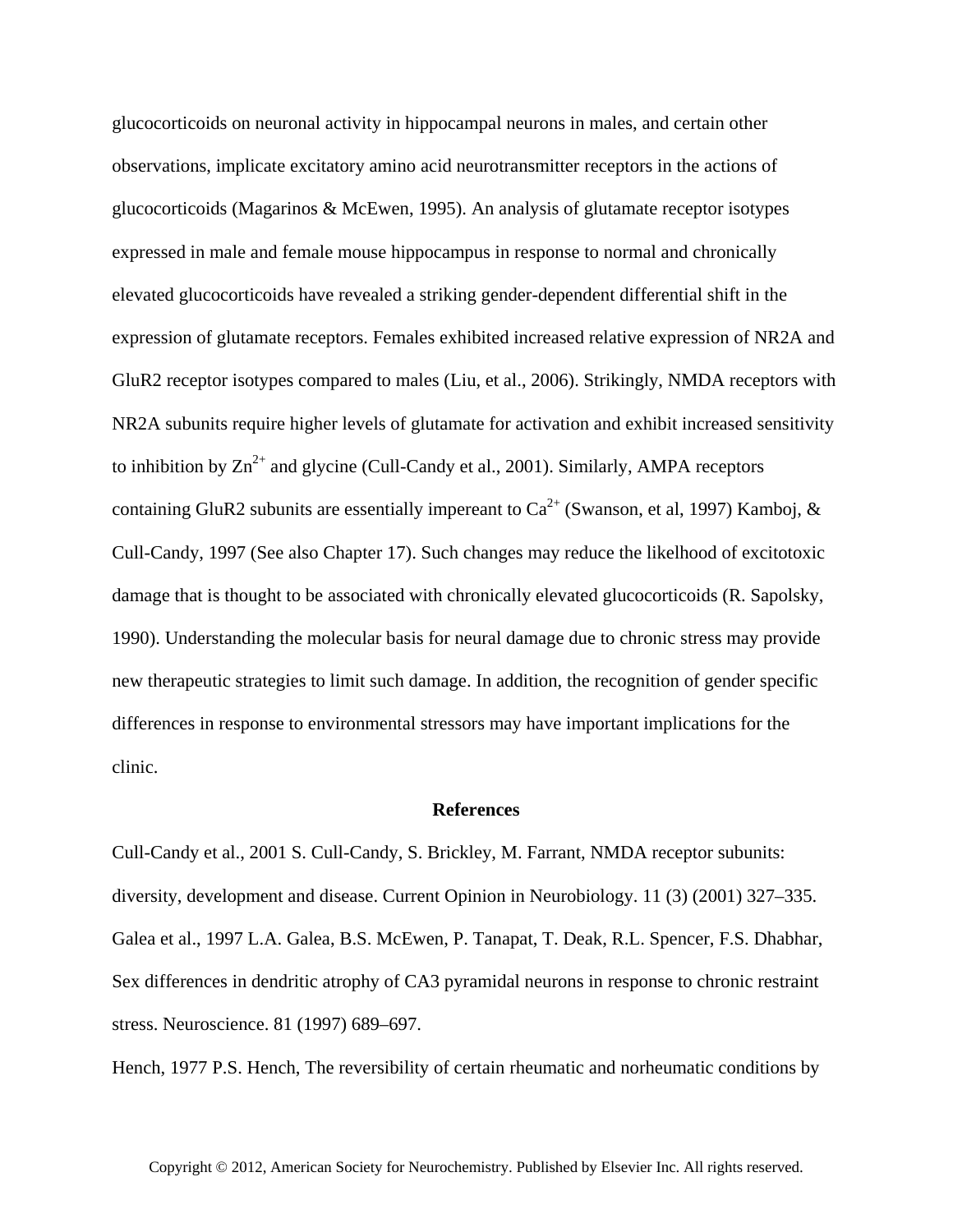the use of cortisone and of the pituitary adrenocorticotrophic hormone. In: . Elsevier, New York1977311–341.

Liu et al., 2006 H.H. Liu, H.R. Payne, B. Wang, S.T. Brady, Gender differences in response of hippocampus to chronic glucocorticoid stress: Role of glutamate receptors. Journal of Neuroscience Research. 83 (5) (2006) 775–786.

Luine et al., 1994 V. Luine, M. Villegas, C. Martinez, B.S. McEwen, Repeated stress causes reversible impairments of spatial memory performance. Brain Research. 639 (1994) 167–170. Madeira and Paula-Barbosa, 1993 M.D. Madeira, M.M. Paula-Barbosa, Reorganization of mossy fiber synapses in male and female hypothyroid rats: a stereological study. Journal of Comparative Neurology. 337 (2) (1993) 334–352.

Madeira et al., 1991 M.D. Madeira, N. Sousa, M.M. Paula-Barbosa, Sexual dimorphism in the mossy fiber synapses of the rat hippocampus. Experimental Brain Research. 87 (3) (1991) 537– 545.

Magarinos and McEwen, 1995 A.M. Magarinos, B.S. McEwen, Stress-induced atrophy of apical dendrites of hippocampal CA3c neurons: involvement of glucocorticoid secretion and excitatory amino acid receptors. Neuroscience. 69 (1995) 89–98.

McEwen, 1998 B.S. McEwen, Protective and damaging effects of stress mediators. New England Journal of Medicine. 338 (1998) 171–179.

Roof et al., 1993 R.L. Roof, Q. Zhang, M.M. Glasier, D.G. Stein, Gender-specific impairment on Morris water maze task after entorhinal cortex lesion. Behavioural Brain Research. 57 (1) (1993) 47–51.

Sapolsky, 1990 R. Sapolsky, Glucocorticoids, hippocampal damage and the glutamatergic synapse. Progress in Brain Research. 86 (1990) 13–23.